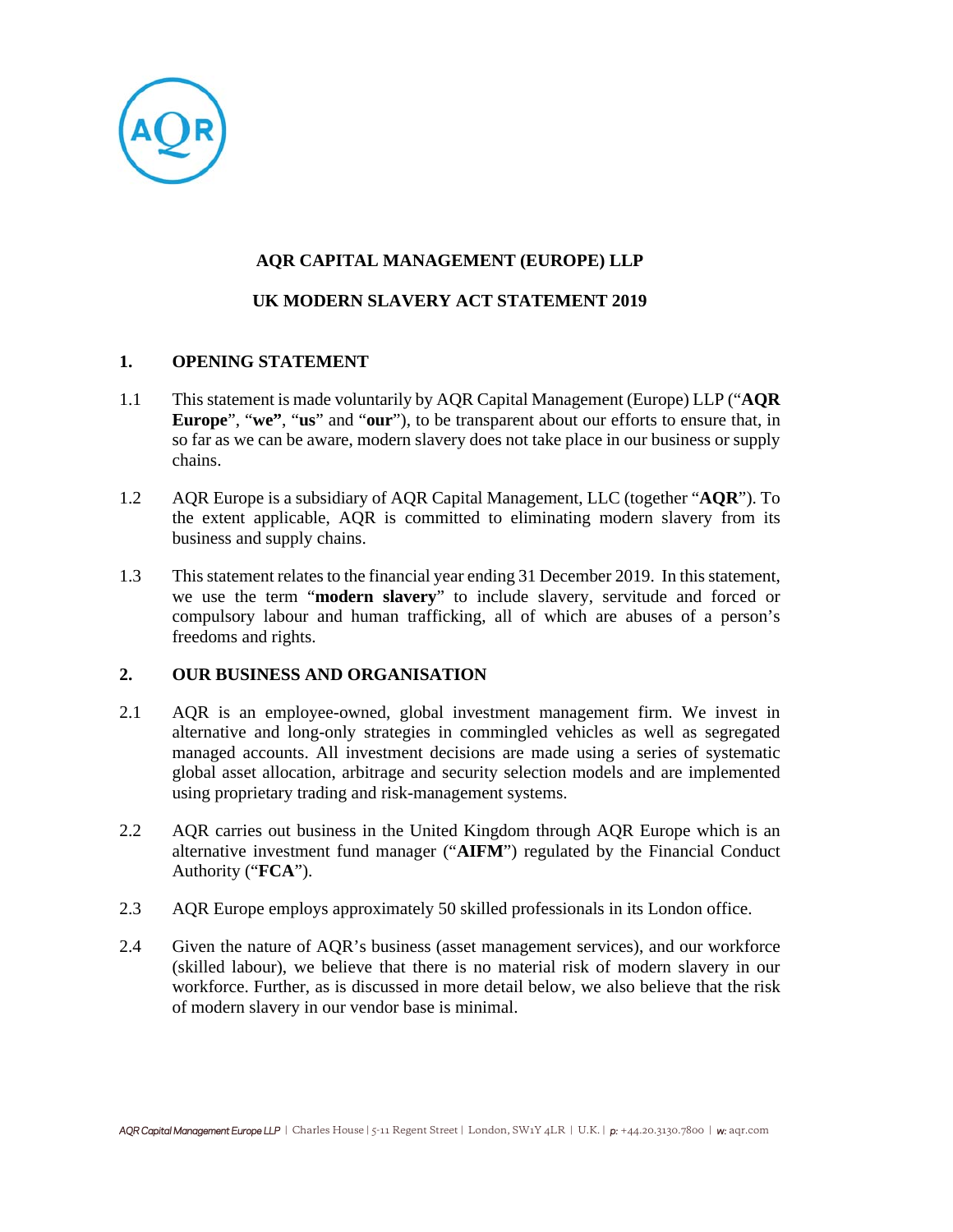

## **3. POLICIES AND PROCEDURES**

- 3.1 We are committed to adhering to the highest standard of business conduct; compliance with the law and regulatory requirements; and best practice.
- 3.2 As a firm authorised and regulated by the FCA, we adhere to the eleven Principles set out in the FCA Handbook, which include conducting business with: 'Integrity' (Principle 1); 'Skill Care and Diligence' (Principle 2); and with effective 'Management and Control' (Principle 3).
- 3.3 We have policies in our AQR Europe Employee Handbook that provide for the fair treatment of employees and are committed to a policy of equal opportunities. These policies apply to recruiting, hiring, placement, promotions, training, discipline, terminations, layoffs, transfers, leaves of absence, compensation and all other terms and conditions of employment.
- 3.4 AQR has a complaint procedure that employees should follow in the event any employee feels that he or she has been the subject of any type of impermissible harassment or discrimination (details of which can be found in the AQR Europe Employee Handbook). Any employee found to have violated this policy will be subject to such disciplinary action as AQR deems appropriate, up to and including immediate termination of employment.
- 3.5 As part of AQR's commitment to ethics and compliance, it encourages all employees to escalate any issues or concerns they may have to their manager, Compliance, Legal or Human Resources. To provide our employees with an additional means to report their issues or concerns, AQR also offers an anonymous telephone hotline. The AQR Compliance Hotline is independently administered by a third-party compliance solutions company. Employees may submit their issues or concerns via the telephone hotline anonymously and without fear of reprisal.

These policies are incorporated in AQR Europe Employee Handbook and AQR's Business Conduct Manual and Code of Ethics. It is a requirement for all staff to read these documents and certify that they have done so.

- 3.6 Further, AQR expects companies which it invests in to comply with all relevant laws and regulations, including those relating to modern slavery and human trafficking.
- 3.7 We are committed to helping our clients achieve their Environmental, Social, and Governance (ESG) objectives. AQR's approach to ESG includes both responsible asset selection and responsible ownership. Concerning the former, we incorporate ESGrelated signals as standard into the security selection models used in most of our strategies and also offer dedicated ESG solutions (both negative screens and positive tilts in our Sustainable strategies, and carbon-aware implementations of our equity strategies). Our responsible ownership includes both Sustainable-oriented proxy voting where applicable, and a comprehensive firmwide engagement program (proactive and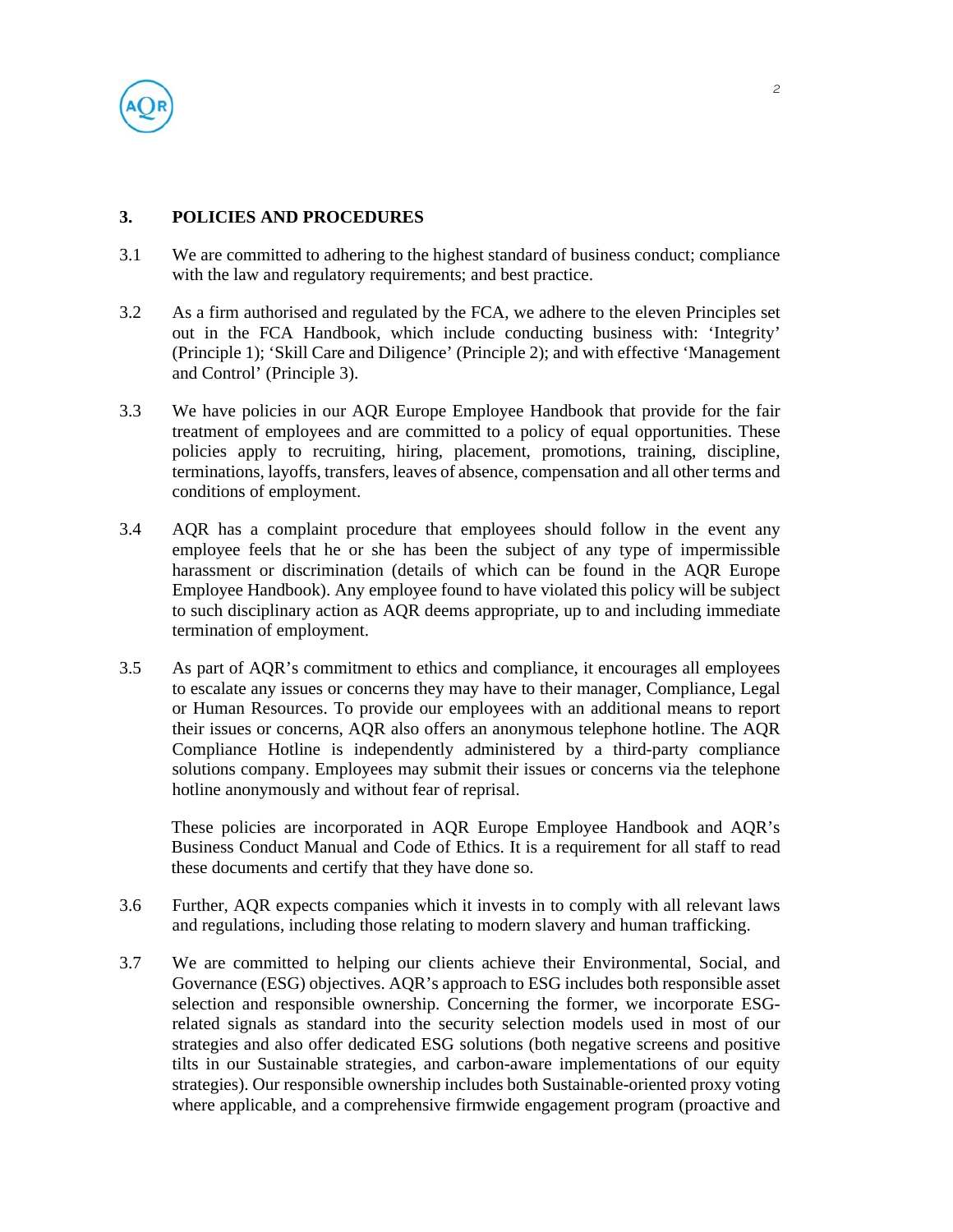

reactive direct engagement, as well as collective engagement). Please refer to aqr.com/ESG for more details.

# **4. OUR VENDORS AND VENDOR MANAGEMENT**

- 4.1 Our primary third-party vendors are professional services firms, for example legal accounting and other consulting firms, as well as information technology, software and data analytics services. In light of the nature of the services provided by those thirdparty vendors, we believe that the risk of modern slavery and human trafficking is minimal in relation to the services that they provide to us.
- 4.2 To a lesser extent, our service vendors include airlines, hotels and restaurants and food, cleaning and car services. We also purchase retailers' off-the-shelf goods such as office equipment and supplies. We believe that the risk of modern slavery at these vendors is low with respect to the goods and services we purchase from them due to the particular vendors and/or the location of performance. We have a large vendor base and given the nature of our business relationships with these vendors, and we have limited ability to assess their employment practices or supply chains.
- 4.3 On behalf of the segregated managed accounts and funds that AQR manages for its clients and investors, we maintain trading relationships with counterparties that include US and non-US banks, broker-dealers, central counterparties and other regulated financial institutions. All counterparties are reviewed by AQR's Counterparty Risk Committee ("CRC") on a periodic basis. Responsibilities of the CRC include maintaining a list of approved counterparties, assessing all counterparties on a periodic basis, and reviewing exposure to counterparties on an ongoing basis. Assessments generally include an evaluation of overall management quality, noting any corporate governance or regulatory issues that may be important.
- 4.4 In order to set an appropriate risk-based approach and to minimise the risk of modern slavery in our third-party vendor chains, we endeavour to include an anti-slavery and human trafficking clause in all our vendor contracts (this includes new as well as existing contracts).
- 4.5 This statement is published on AQR's website in order to make our clients and vendors aware of AQR's policies and expectations in relation to modern slavery and human trafficking.

# **5. TRAINING**

- 5.1 We educate relevant internal and compliance personnel about the risk of modern slavery and human trafficking. We will also provide copies of this statement to the AQR Europe senior management.
- 5.2 We believe in investing in and educating all personnel. Personnel are trained on relevant policies and procedures including those referred to above and are encouraged to bring